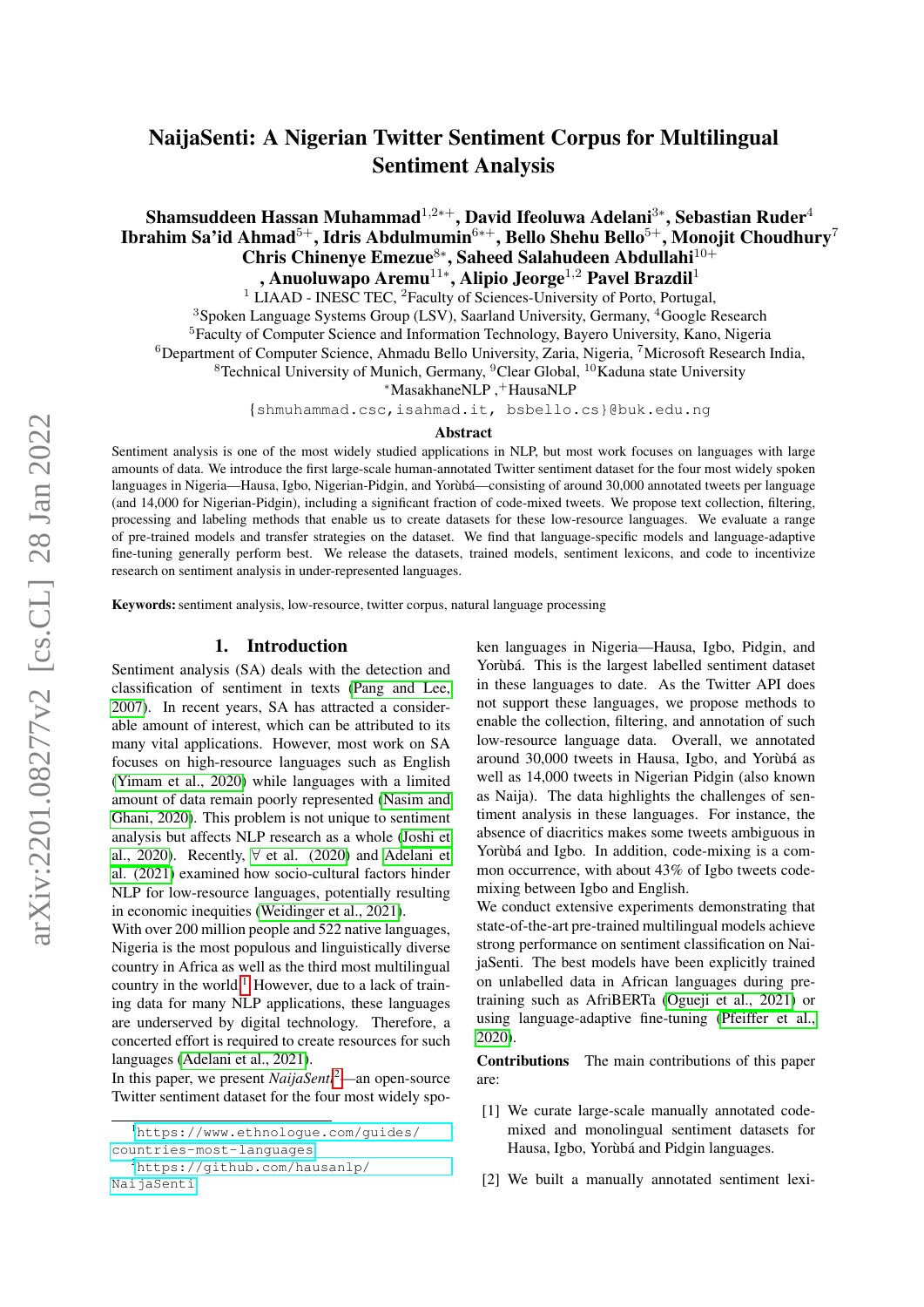| <b>Dataset</b>             | Language                    | Open-source | Annotated/translated | <b>Code-mixed</b> | <b>Source</b> |
|----------------------------|-----------------------------|-------------|----------------------|-------------------|---------------|
| Abubakar et al. (2021)     | Hausa                       |             | annotated            |                   | Twitter       |
| Ogbuju and Onyesolu (2019) | Igbo                        |             | translated           | Х                 | General       |
| Umoh et al. (2020)         | Igbo                        |             | annotated            | Х                 | General       |
| Oyewusi et al. $(2020)^*$  | Pidgin                      | X           | annotated/translated |                   | Twitter       |
| Orimaye et al. (2012)      | Yorùbá                      |             | annotated            | ✓                 | Youtube       |
| Iyanda and Abegunde (2019) | Yorùbá                      |             | annotated            | Х                 | General       |
| Ours                       | Hausa, Igbo, Yorùbá, Pidgin |             | annotated            |                   | Twitter       |

<span id="page-1-0"></span>Table 1: Summary of datasets used in six existing datasets on sentiment analysis in four major Nigerian languages in comparison to ours. \*: The provided URL is no longer accessible.

con in Hausa, Igbo, and Yorùbá. We also semiautomatically develop translated emotion and sentiment lexicons in these languages.

- [3] We curate the largest Twitter corpus in each language that can be useful for other NLP downstream tasks.
- [4] We present several benchmark experiments on sentiment analysis in Hausa, Igbo, Yorùbá, and Pidgin languages.
- [5] We make the datasets and code freely available to foster further research in the NLP community.

# 2. Related Work

SA for low-resource languages Sentiment analysis for low-resource languages has recently gained popularity [\(Yimam et al., 2020;](#page-11-0) [Xia et al., 2021;](#page-11-1) [Jovanoski](#page-9-3) [et al., 2021\)](#page-9-3) due to the availability of relatively large amounts of tweets in such languages. Several studies have investigated using Twitter for sentiment analysis—by either automatically building a Twitter corpus or manually annotating one. Notable studies that automatically built Twitter corpora include [Go et al.](#page-9-4) [\(2009\)](#page-9-4), [Pak and Paroubek \(2010\)](#page-10-8), and [Wicaksono et al.](#page-11-2) [\(2014\)](#page-11-2). More recently, [Kwaik et al. \(2020\)](#page-9-5) automatically built an Arabic Twitter sentiment analysis corpus using distant supervision and self-training. In contrast, other studies, such as [Refaee and Rieser \(2014a\)](#page-10-9), [Brum and Nunes \(2017\)](#page-8-3), Mozetič et al. (2016), [Nakov](#page-9-7) [et al. \(2019\)](#page-9-7), and [Moudjari et al. \(2020\)](#page-9-8) employed native speakers or expert annotators to manually annotate the corpus. Our work is most closely related to [Al-](#page-8-4)[Twairesh et al. \(2017\)](#page-8-4) and [Kwaik et al. \(2020\)](#page-9-5), as it involves both the use of emoji as a distantly supervised approach for tweet extraction and the use of a translated sentiment lexicon to filter tweets before manual annotation [\(Nakov et al., 2019\)](#page-9-7)

Despite advances in sentiment analysis for lowresource languages, indigenous Nigerian languages have received scant attention. This is mostly owing to the absence of a freely accessible dataset in these languages. Nevertheless, there has been a significant amount of studies on Nigerian code-mixed English [\(Nwofe, 2017;](#page-9-9) [Olaleye et al., 2018;](#page-10-10) [Oyebode and Orji,](#page-10-11) [2019;](#page-10-11) [Kolajo et al., 2019;](#page-9-10) [Rakhmanov, 2020;](#page-10-12) [Ola](#page-10-13)[gunju et al., 2020;](#page-10-13) [Onyenwe et al., 2020;](#page-10-14) [Honkanen](#page-9-11) [and Müller, 2021\)](#page-9-11). Most work on Nigerian languages has relied on automatically generated data, including the following:

Hausa [Abubakar et al. \(2021\)](#page-8-2) built a Twitter corpus and introduced combined Hausa and English features in a classifier.

Igbo [Ogbuju and Onyesolu \(2019\)](#page-10-4) translated an English sentiment lexicon [\(Hu and Liu, 2004\)](#page-9-12) and manually added Igbo native words to create IgboSentiLex. [Umoh et al. \(2020\)](#page-10-5) analysed Igbo emotion words using Interval Type-2 Fuzzy Logic.

Yorùbá [Orimaye et al. \(2012\)](#page-10-7) built a Yorùbá corpus from YouTube and applied a translated SentiWordNet for the sentiment analysis task. [Iyanda and Abegunde](#page-9-2) [\(2019\)](#page-9-2) created a multi-domain corpus (health, business, education, politics) and used different classic ML classifiers such as SVM to predict sentiment in text.

Pidgin [Oyewusi et al. \(2020\)](#page-10-6) built a Pidgin tweet corpus and used a translated VADER English lexicon for sentiment analysis.

Table [1](#page-1-0) summarizes the existing datasets for Nigerian languages; only two datasets are freely available, indicating that more work is needed to make indigenous datasets accessible and to stimulate research in these languages. To the best of our knowledge, ours is the first publicly available large-scale manually annotated dataset for sentiment analysis research in the following Nigerian languages: Hausa, Igbo, Yorùbá and Nigerian Pidgin (see Appendix A for the language description and characteristics.)

# 3. Data Collection and Cleaning

# 3.1. Data Collection

Twitter provides easy access to a large amount of domain-independent and topic-independent public opinionated user-generated data. We collected tweets using the Twitter Academic API $<sup>3</sup>$  $<sup>3</sup>$  $<sup>3</sup>$ , which provides real-</sup> time and historical tweet data. The Twitter API supports retrieving tweets in 32 high-resource languages

<span id="page-1-1"></span><sup>3</sup>[https://developer.twitter.com/en/](https://developer.twitter.com/en/products/twitter-api/academic-research) [products/twitter-api/academic-research](https://developer.twitter.com/en/products/twitter-api/academic-research)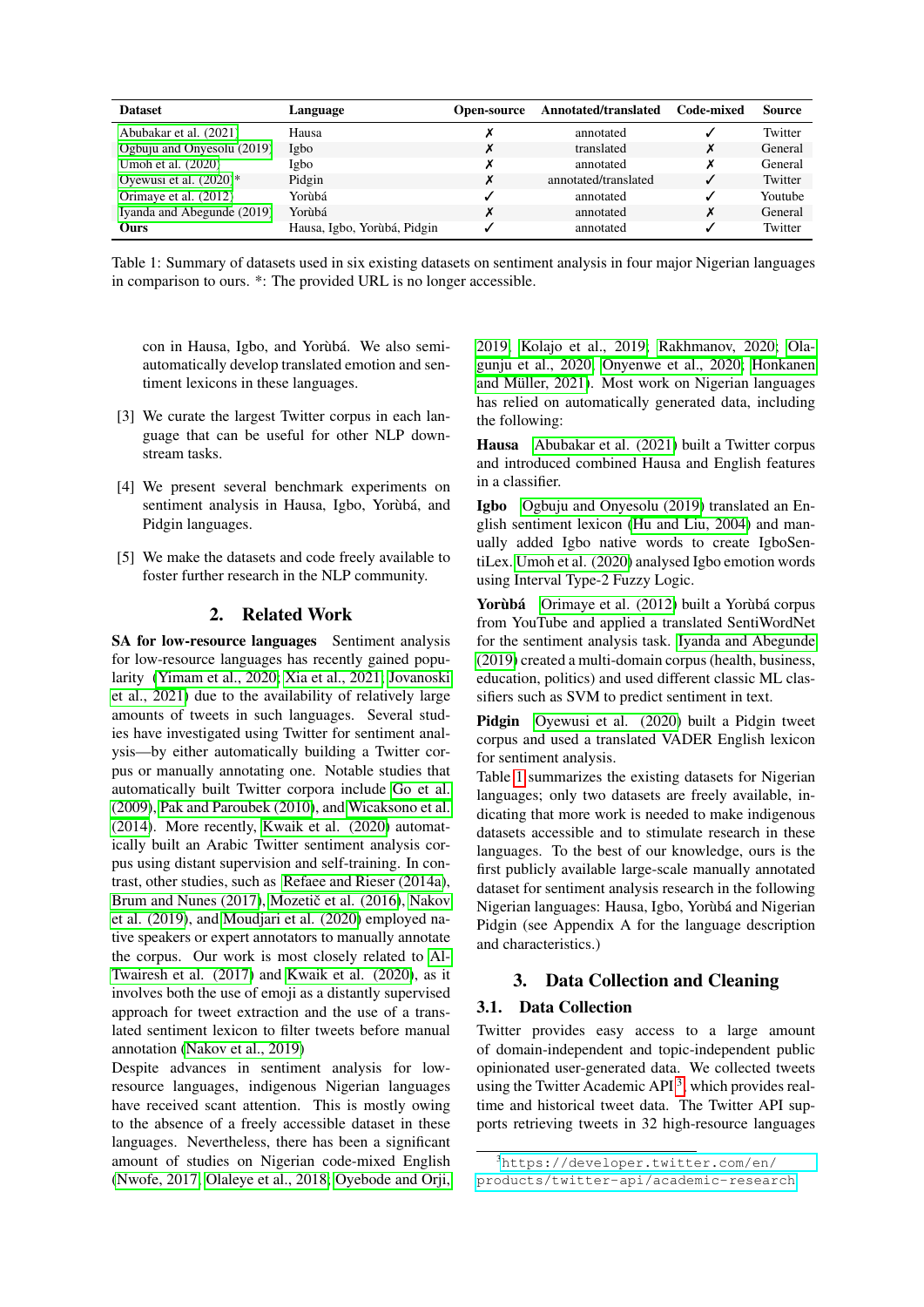| Language     | Tweet                                                                    | <b>Translation into English</b>                                                 | <b>Sentiment</b> |
|--------------|--------------------------------------------------------------------------|---------------------------------------------------------------------------------|------------------|
| Hausa (hau)  | @USER Aunt rahma i luy u wallah irin to-<br>tally dinnan                 | @USER Aunty rahma I swear I love you<br>very much                               | positive         |
| Igbo(ibo)    | akowaro ya ofuma nne kai daalu nwanne<br>mmadu we go dey alright las las | they told it well my fellow sister well done<br>at the end we will be all right | positive         |
| Naija (pcm)  | E don tay wey I don dey crush on this fine<br>woman $\dots$              | I have had a crush on the beautiful woman<br>for a while $\dots$                | positive         |
| Yorùbá (vor) | onírèégbè aláàdúgbò ati olójúkòkòrò                                      | mischievous and coveteous neighbour                                             | negative         |

Table 2: Examples of tweets, their English translation, and sentiment in different Nigerian languages. The Hausa and Igbo examples are code-switched with Naija. We highlight sentiment-bearing words in blue (positive) and red (negative).

using language parameters. This makes extracting a tweet in these languages easy. In contrast, none of the languages considered in this work are supported by the API. We therefore considered different heuristic approaches for crawling tweets.

Stopwords, emoji, and sentiment words [Caswell et](#page-8-5) [al. \(2020\)](#page-8-5) have shown that token-based filtering is a useful processing step for automatic language identification. Hence, we automatically built lists of common words (stopwords), which are verified by native speakers and used them to query the Twitter API to retrieve tweets in each language. [Go et al. \(2009\)](#page-9-4) used emoticons and [Kwaik et al. \(2020\)](#page-9-5) used emojis as a distantly supervised approach to automatically classify subjective tweets as positive or negative. Using a similar approach, we used happy and sad emojis [\(Kralj](#page-9-13) [Novak et al., 2015\)](#page-9-13) in combination with stopwords to query the Twitter API to extract tweets that contain both stopwords and emojis. In addition, we used the Google Language API to translate the Affin lexicon [\(Årup Nielsen, 2011\)](#page-11-3) to each of the languages (Hausa, Igbo, Yorùbá), except for Pidgin. We then filtered the tweets using the translated Affin sentiment lexicon to improve the likelihood of annotating sentiment-bearing tweets [\(UzZaman et al., 2013\)](#page-10-15).

Hashtags and Handles We used Twitter hashtags to crawl tweets from trending issues (e.g., #Yorubaday) and news handles (e.g., @bbchausa)—which are factual and nonsubjective. We selected handles that tweet frequently in each language from the Indigenous Tweets $4$  website.

One downside of this approach is that Twitter conversations with a popular Twitter handle may dominate the dataset and may introduce a bias towards certain topics. For example, a Hausa Twitter conversation that involves the handle @bbchausa and another conversation involving the handle @Rahmasadau make up 54% and 14% respectively of collected tweets associated with Hausa handles. Limiting the number of tweets per conversation mitigates this problem.

# 3.2. Language Detection and Data Cleaning

Stopwords overlap across indigenous languages in a multilingual society such as Nigeria [\(Caswell et al.,](#page-8-5) [2020\)](#page-8-5). This results in tweets being collected in a language that differs from the query language. For example, using the stop word "*nke*" to crawl tweets in Igbo produces tweets in Hausa, such as "*amin ya rabbi godiya nke*". To mitigate this, we collected tweets based on locations where a language is predominantly spoken, using the location, longitude, latitude, and radius parameters (25 miles) to specify a circular geographic area.

We also used Google CLD3<sup>[5](#page-2-1)</sup> and Natural Language API<sup>[6](#page-2-2)</sup> to detect the language of the collected tweets. Pidgin is not supported by the API, so we used the stopword list to build an n-gram language detection tool to detect Pidgin. Before annotation, we cleaned the tweets. Retweets and duplicates were removed. We removed URLs and mentions as well as trailing and redundant white spaces, converted all tweets to lowercase, and removed tweets with less than three words as they may contain insufficient information for sentiment analysis [\(Yang et al., 2018\)](#page-11-4).

# 4. Annotation and the NaijaSenti Dataset

# 4.1. Annotation Guidelines

Our annotation guidelines focus on the classification of subjective tweets. A subjective tweet has a positive or negative emotion, opinion, or attitude [\(Refaee](#page-10-16) [and Rieser, 2014b\)](#page-10-16). The guidelines define five classes: positive (POS), negative (NEG), neutral (NEU), mixed (MIX), and indeterminate (IND) (see Appendix B for a detailed explanation of these classes).

# 4.2. Annotation Process

Annotators training and preparation: For each language, with the exception of Pidgin, we recruited three native speakers as annotators. For Pidgin, we recruited nine annotators. We also recruited a coordinator for each language to supervise and ensure the qual-

<span id="page-2-2"></span><span id="page-2-1"></span><sup>5</sup><https://github.com/google/cld3>

<sup>6</sup>[https://cloud.google.com/](https://cloud.google.com/natural-language/docs)

[natural-language/docs](https://cloud.google.com/natural-language/docs)

<span id="page-2-0"></span><sup>4</sup><http://indigenoustweets.com/>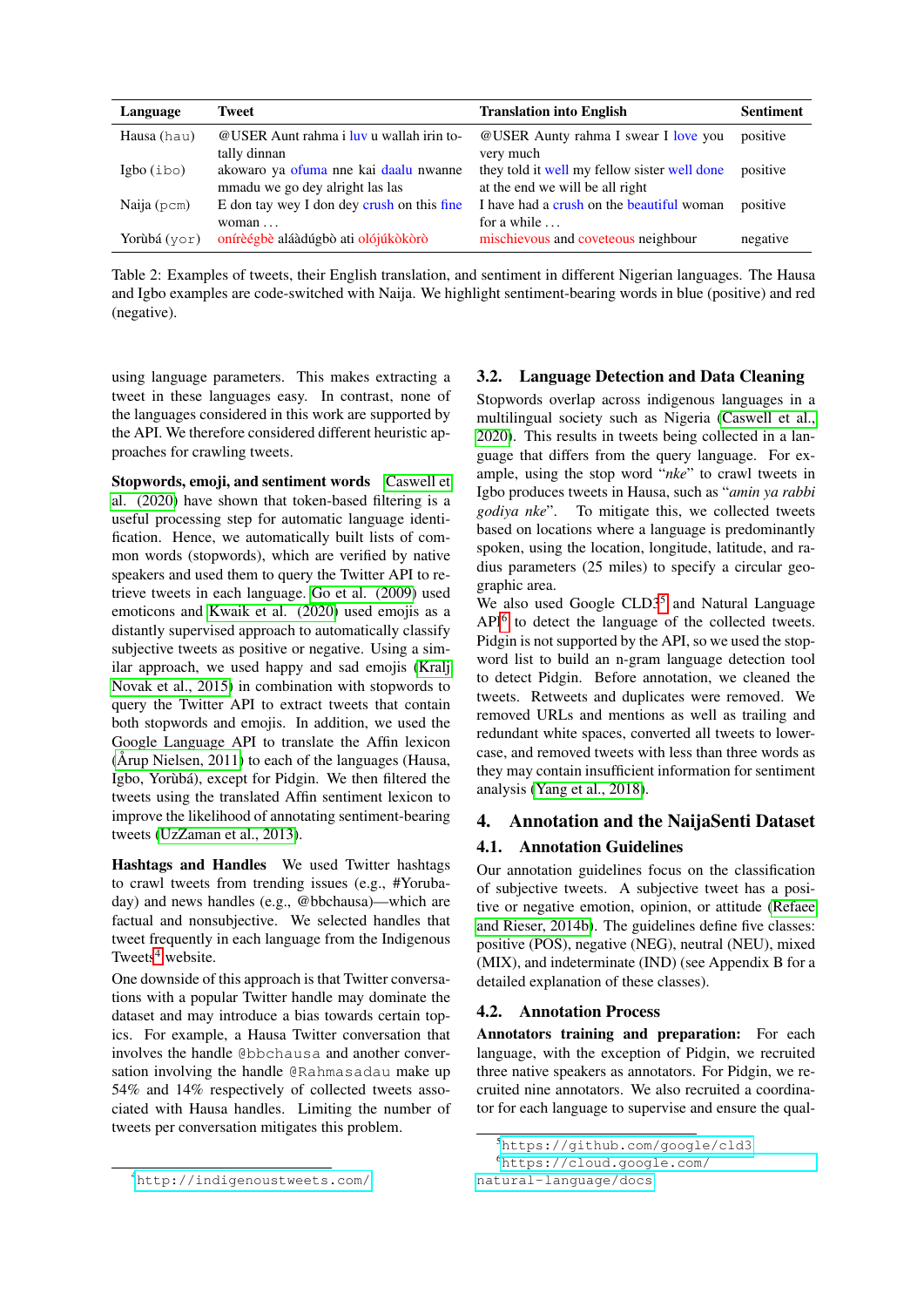ity of the annotation task. The annotators and coordinators have backgrounds in either computer science or linguistics and were trained on the annotation task using the LightTag annotation tool [\(Perry, 2021\)](#page-10-17).

Data annotation is not a one-off process; it requires an agile approach with many iterations, collecting feedback from the annotators during the pilot stage, and refining the annotation guide to ensure the annotators can achieve a reasonable performance before moving to the next stage. We performed three iterations of training and annotation practice of 100 tweets. For the first two iterations, the agreement among the annotators was poor. We asked the annotators for feedback and adapted a simplified sentiment questionnaire annotation guide [\(Mohammad, 2016\)](#page-9-14).

Tweets annotation: The dataset was annotated in batches of 1,000 tweets by the annotators. For each batch, we adjudicated cases where all three annotators assigned a different label to a tweet. Annotators discuss these tweets, which allows them to address ambiguities, peculiar issues, and recommend ways to improve the annotation guidelines. We excluded these ambiguous tweets from the dataset. We iteratively update our annotation guide based on the adjudication reports. Overall, the annotators annotated the following number of tweets: Hausa (35,000), Igbo (29,000), Pidgin (6,000), and Yorùbá (33,000).

Determining the gold label: People often disagree on subjective concepts [\(Beddor, 2019\)](#page-8-6). For example, person A, who has been using Apple products, says, "The Apple iPhone camera is better than the Samsung camera", while person B says, "The Samsung camera is better". This is an example of subjective disagreement in contrast to objective disagreement. Therefore, different from the simple majority vote approach [\(Davani et](#page-8-7) [al., 2021\)](#page-8-7), we introduced a new form of majority vote that involves an independent annotator who adjudicates subjective disagreement cases as follows:<sup>[7](#page-3-0)</sup>

- Three-way agreement: Similar to the majority vote approach, if all three annotators agree on a label, we consider the agreed sentiment class to be the gold standard.
- Three-way disagreement: When all annotators disagree on a label, we discard the tweet.
- Two-way partial disagreement: If two of the annotators agree on a label, and the third annotator has a partial disagreement. For example, if two annotators classify a tweet as POS (or NEG), and the other annotator classifies it as a non-contradicting class such as NEU, we consider the POS (or NEG) classification to be the gold standard.

|        |                |        | Sentiment datasets |        |        |  |  |
|--------|----------------|--------|--------------------|--------|--------|--|--|
|        | sent.          | hau    | ibo                | yor    | pcm    |  |  |
|        | <b>POS</b>     | 9,235  | 5,621              | 9,839  | 3,010  |  |  |
|        | <b>NEG</b>     | 9,033  | 4,726              | 5,003  | 5,635  |  |  |
|        | <b>NEU</b>     | 12,826 | 14,877             | 14,356 | 717    |  |  |
| -class | <b>IND</b>     | 8      | 1,909              | 1,754  | 1,500  |  |  |
| ۱Ò     | <b>MIX</b>     | 1,466  | 19                 | 622    | 1,040  |  |  |
|        | Total          | 32,568 | 27, 152            | 31,574 | 11,902 |  |  |
|        | IAA $(\kappa)$ | 0.487  | 0.488              | 0.555  | 0.434  |  |  |
|        | <b>POS</b>     | 8,019  | 5,395              | 9,391  | 2,104  |  |  |
|        | <b>NEG</b>     | 8,119  | 4,513              | 4,638  | 4,156  |  |  |
| -class | <b>NEU</b>     | 11,122 | 13,380             | 13,367 | 577    |  |  |
| 3      | <b>Total</b>   | 27,260 | 23, 288            | 27,396 | 6,837  |  |  |
|        | IAA $(\kappa)$ | 0.607  | 0.516              | 0.600  | 0.512  |  |  |

<span id="page-3-2"></span>Table 3: 3-class and 5-class annotation and inter-Annotator agreement.

• Two-way disagreement: If two of the annotators agree on a label, and the third annotator has a total disagreement. For example, if two annotators identify a tweet as POS and another as NEG or vice versa, the majority vote is not the final class (in this case, POS). To resolve such subjective disagreement, independent annotators review the disagreement and assign a final label.

Sentiment lexicons We created sentiment lexicons in three languages (Hausa, Igbo, and Yorùbá) based on NaijaSenti. We ask three annotators to tag words that convey negative or positive sentiment in a tweet. We used a simple majority vote. An independent annotator adjudicated cases where the annotators disagreed or only one person tagged a word as positive or negative. The distribution of the lexicon is presented in Table [6.](#page-5-0) We also created semi-automatically translated versions of the NRC emotion lexicon [\(Moham](#page-9-16)[mad and Turney, 2013\)](#page-9-16) and AFFIN sentiment lexicon [\(Årup Nielsen, 2011\)](#page-11-3) for Hausa, Igbo, and Yorùbá. We used the Google Translate API<sup>[8](#page-3-1)</sup> to translate the lexicon. Afterwards, professional human translators verified and corrected translations and added missing diacritics.

# 4.3. Inter-Annotator Agreement

We used the Fleiss kappa  $(\kappa)$  reliability measure [\(Fleiss](#page-8-8) [et al., 2013\)](#page-8-8) to determine the inter-annotator agreement (IAA) between the three annotators. The IAA for the 5-class and adjusted 3-class agreements are shown in Table [3.](#page-3-2) The agreement between the five classes was not particularly high (e.g., $(\kappa) = 0.49$ ) for Hausa. However, according to the Fleiss classification [\(Fleiss et al.,](#page-8-8) [2013\)](#page-8-8), an agreement greater than 0.40 is considered reasonable (moderate) and beyond chance.

We further computed the IAA  $(\kappa)$  (see Table [4\)](#page-4-0) of each class with other classes to determine which classes the annotators find confusing or difficult and frequently

<span id="page-3-0"></span><sup>&</sup>lt;sup>7</sup>We determine a single gold label for sentiment analysis in accordance with prior work. Future work may alternatively leverage annotator disagreement [\(Fornaciari et al., 2021\)](#page-9-15).

<span id="page-3-1"></span><sup>8</sup><https://cloud.google.com/translate>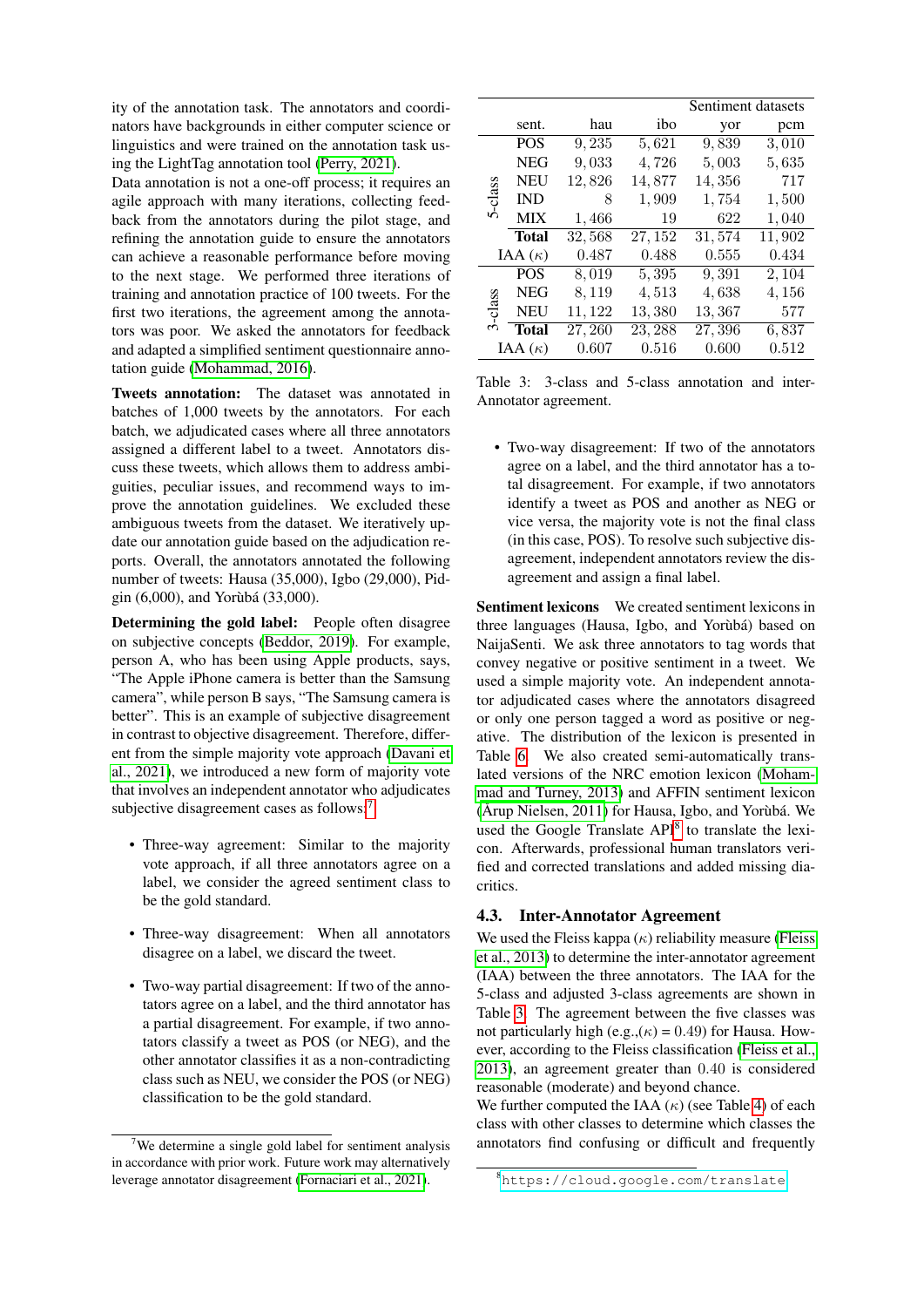| corpus       |       |       |       |       |  |  |  |
|--------------|-------|-------|-------|-------|--|--|--|
| <b>Class</b> | hau   | ibo   | yor   | pcm   |  |  |  |
| <b>POS</b>   | 0.626 | 0.542 | 0.626 | 0.481 |  |  |  |
| <b>NEG</b>   | 0.518 | 0.521 | 0.553 | 0.492 |  |  |  |
| <b>NEU</b>   | 0.442 | 0.404 | 0.491 | 0.159 |  |  |  |
| <b>MIX</b>   | 0.297 | 0.020 | 0.242 | 0.196 |  |  |  |
| <b>IND</b>   | 0.045 | 0.591 | 0.764 | 0.707 |  |  |  |

<span id="page-4-0"></span>Table 4: Fleiss kappa agreement among each class

disagree on. Table [4](#page-4-0) indicates that the annotators generally have the lowest overall agreement in the MIXED class, which includes elements of both the positive and negative class, and some annotators identify it as either negative or positive. This highlights the subtlety of annotating mixed sentiment on social media and is in contrast to reviews where the annotation of mixed sentiment is clearer [\(Potts et al., 2021\)](#page-10-18). To address this, we introduced an adjusted 3-class IAA agreement.

In the adjusted 3-class agreement, we considered only positive, negative, and neutral as valid sentiment classes. We selected only tweets that have at least two labels in the valid classes and discarded the rest. For the selected tweets, where the label between two annotators is valid and the third label is in the invalid sentiment (Indeterminate or Mixed), we changed the label to the agreed valid label. For instance, given three annotation labels of a tweet as POS, POS, MIX, the third label is changed to POS, whereas the annotation labels of POS, POS, NEU are left unchanged. Table [3](#page-3-2) shows the final statistics of at least two agreed tweets of the various datasets after converting to the 3-class annotation, and their corresponding inter-annotator agreements (IAA) using the Fleiss' Kappa  $(\kappa)$  metric.

To determine the IAA performance over time, Figure [1](#page-4-1) shows the IAA in three languages over 30 batches. We hypothesised that as the annotators became more experienced with the task, their annotation quality would improve. However, the IAA overall performance deteriorates over time. This suggests that familiarity with the task does not necessarily improve the IAA. Only Yorùbá annotators have some level of consistency that is not below 0.5. Therefore, it is important to monitor the IAA as the annotation progress.

#### 4.4. Human Evaluations

We assess human performance by re-annotating 200 random sample tweets by three different annotators [\(Warstadt et al., 2019;](#page-10-19) [Nangia and Bowman, 2019\)](#page-9-17). We take the majority vote as the final class. The human performance offers us an idea of the machine's upper bound performance and the reproducibility of the first three annotators [\(Warstadt et al., 2019\)](#page-10-19). Table [5](#page-4-2) shows the micro-F1 and Matthew's correlation coefficient (MCC) [\(Jurman et al., 2012\)](#page-9-18). The human performance result validates the reliability of the corpus and is in line with prior literature [\(Rosenthal et al., 2017\)](#page-10-20).



Figure 1: Inter-annotators progress over thirty batches—one-thousand tweets per batch.

<span id="page-4-1"></span>

| Measures hau ibo yor pcm |      |                   |           |      |
|--------------------------|------|-------------------|-----------|------|
| Micro-F1                 |      | $0.75 \quad 0.76$ | 0.85 0.78 |      |
| MCC.                     | 0.63 | 0.68              | 0.77      | 0.69 |

<span id="page-4-2"></span>Table 5: Human performance result using micro-F1 and Matthew's correlation coefficient.

#### 4.5. NaijaSenti Statistics

Table [3](#page-3-2) shows the summary of our dataset with 5-class and adjusted 3-class. Other key statistical information such as number of tokens, type of words, and typetoken ration (TTR), which measure the lexical richness of a text are presented in Table [6.](#page-5-0) We also show the number of monolingual and code-mixed tweets in each dataset. The percentage of code-mixed tweets highlights the highly multilingual setting in Nigeria. Codemixing is more prevalent in Igbo (43%) than in Hausa (23%) and Yorùbá (19%). Code-mixing between English and a native language is more common than between native languages but can also occur between more than two native languages.

Hausa does not have diacritics and therefore has an insignificant number of indeterminate cases (only 8), unlike Yorùbá and Igbo where the absence of diacritics may render a tweet incomprehensible and therefore lead to labelling it as indeterminate. Tone in Yorùbá helps to give meaning to words in context, especially words that have the same orthographic representation. For instance, the sentence "Awon omo fo abo" does not have a meaning without diacritics, and the annotators classify it as indeterminate (IND). However, the same sentence with diacritics can have two opposite meanings: Àwon omó fo abó (The children washed the dishes) has a positive meaning, and Àwon omó fó abó. (The children broke the dishes) is negative.

Similarly, tonality is heavily used in Igbo. Many Twitter users do not write Igbo with diacritics. One reason is the lack of an Igbo keyboard that accepts and shows diacritics. Even if such a keyboard exists, it is not used by many. While it may be fairly easy to understand the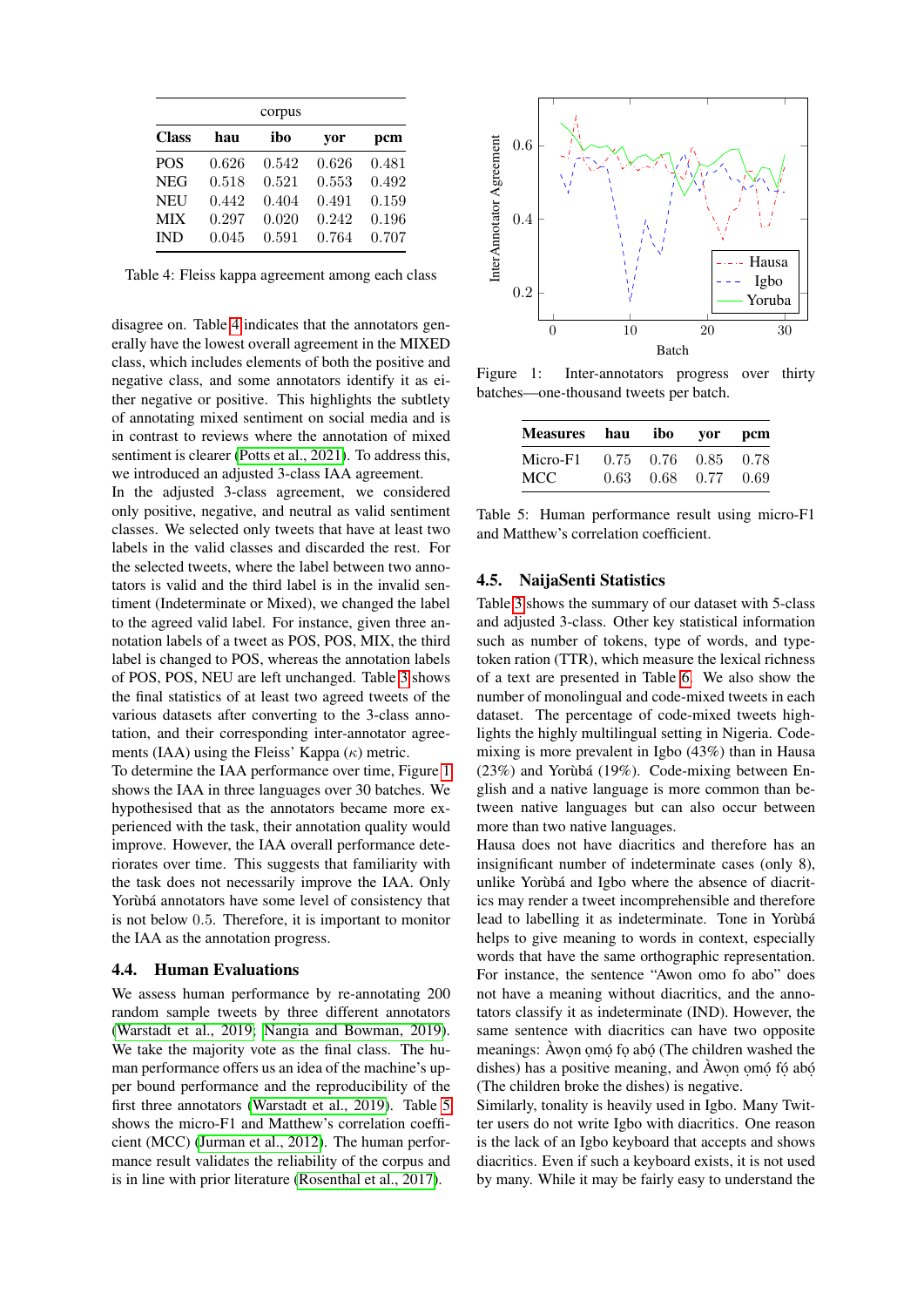| Languages    | mono-lingual             | #code-mixed              | token      | Wordtype | TTR  | neg words | pos words                |
|--------------|--------------------------|--------------------------|------------|----------|------|-----------|--------------------------|
| Hausa (hau)  | 21,039                   | 6.426                    | 3, 493, 92 | 30, 747  | 0.09 | 1,008     | 1.214                    |
| Igbo(ibo)    | 8.688                    | 6,561                    | 1,830,02   | 4.107    | 0.02 | 1.180     | 904                      |
| Naija (pcm)  | $\overline{\phantom{a}}$ | $\overline{\phantom{0}}$ | 3,669,68   | 8.736    | 0.02 |           | $\overline{\phantom{a}}$ |
| Yorùbá (yor) | 18.662                   | 4.457                    | 40, 897, 6 | 8.948    | 0.02 | 2, 185    | 2, 228                   |

<span id="page-5-0"></span>Table 6: Key stats of NaijaSenti: #mono-lingual tweets, #code-mix tweets, #token, #word types and type-to-token ratio (TTR)

sentiment of Igbo tweets *in context* on Twitter—either due to the presence of emojis or the context of the surrounding discourse, it is quite difficult and sometimes ambiguous to correctly annotate the tweets when they stand on their own. The example below highlights the impact of tone and punctuation marks on the same Igbo tweets but with different sentiment:

- ò nwèkwàrà mgbe i naenwe sense ? Will you ever be able to talk sensibly? – You're a fool.
- ò nwèkwàrà mgbe i naenwe sense Sometimes you act with great maturity – I'm impressed.

Yes/No questions in Igbo are realized by a low tone on the subject pronoun, as in the first sentence above. So, without any tone and lacking punctuation, the author's intended meaning is difficult to determine.

Benchmark Data split To create a benchmark dataset for each language, we only make use of three sentiment classes: negative, neutral, and positive. For each of the languages, we split tweets in each class by 70%, 10% and 20% ratios for the TRAIN, DEV and TEST splits. After combining the tweets of the all classes, Hausa has 18,989 / 2,714 / 5,427 in the TRAIN, DEV and TEST split. Igbo has the split: 12,930 / 1,846 / 3,697. Naija has the split: 6,552 / 937 / 1,873, and Yorùbá has the split: 16,209 / 2,316 / 4,632.

# 5. Experimental Setup

# 5.1. Sentiment Classification Models

Sentiment classification is a well-studied problem in NLP and many machine learning models have been developed for this task. State-of-the-art approaches on English data use pre-trained language models (PLMs) such as BERT [\(Devlin et al., 2019\)](#page-8-9) and RoBERTa [\(Liu](#page-9-19) [et al., 2019\)](#page-9-19), which provide superior performance. Multilingual variants of PLMs provide an opportunity to quickly adapt to various languages, including languages not seen during training [\(Pfeiffer et al., 2020\)](#page-10-3). We compare several standard multilingual PLMs on the four languages. We fine-tune each model on the data of each language separately using HuggingFace Transformer [\(Wolf et al., 2020\)](#page-11-5). [Appendix C](#page-12-0) provides the details of the hyper-parameters used for training.

mBERT is a multilingual variant of BERT pretrained on 104 languages, including one Nigerian language—Yorùbá. mBERT was pre-trained using masked language modeling (MLM) and next-sentence prediction task. We fine-tune the mBERT-base-cased model with 172M model parameters by adding a linear classification layer on top of the pre-trained transformer model.

XLM-R Similar to mBERT, XLM-R [\(Conneau et al.,](#page-8-10) [2020\)](#page-8-10) is a multilingual variant of RoBERTa pre-trained on 100 languages, including Hausa as the only Nigerian language. Unlike mBERT, XLM-R only uses MLM during pre-training. We use XLR-base with 270M model parameters for fine-tuning on the NaijaSenti corpus.

RemBERT scales up mBERT to a larger model size (559M) and decouples embeddings, which enables a larger output embedding size during pre-training, resulting in stronger pre-training and downstream performance [\(Chung et al., 2021\)](#page-8-11). RemBERT covers the three major Nigerian languages, except for Nigerian-Pidgin.

AfriBERTa trains a RoBERTa-style model on 11 African languages [\(Ogueji et al., 2021\)](#page-10-2) including all four Nigerian languages in NaijaSenti. The model was trained on less than 1GB of data (since most African languages are low-resourced). We use AfriBERTalarge with 126M parameters. AfriBERTa has been shown to perform competitively on an African NER dataset [\(Adelani et al., 2021\)](#page-8-1) despite its small model size and limited pre-training data.

mDeBERTaV3 Unlike the other four models pretrained on the MLM task, mDeBERTaV3 [\(He et al.,](#page-9-20) [2021\)](#page-9-20) makes use of ELECTRA-style [\(Clark et al.,](#page-8-12) [2020\)](#page-8-12) pre-training where a discriminator is trained to detect replaced tokens instead of predicting masked tokens. mDEBERTaV3 does not support any of the Nigerian languages. We use the mDEBERTaV3-base model with 276M model parameters similar to XLM-R-base.

# 5.2. Language Adaptive Fine-tuning

Many multilingual PLMs support only a few African languages. For example, mBERT only supports three African languages (Malagasy, Swahili, and Yorùbá). Language adaptive fine-tuning (LAFT) is an effective method of adapting PLMs to a new language by finetuning PLMs MLM on unlabeled texts in the new language [\(Pfeiffer et al., 2020\)](#page-10-3). The approach is similar to domain-adaptive fine-tuning [\(Howard and Ruder,](#page-9-21) [2018;](#page-9-21) [Gururangan et al., 2020\)](#page-9-22). LAFT has been shown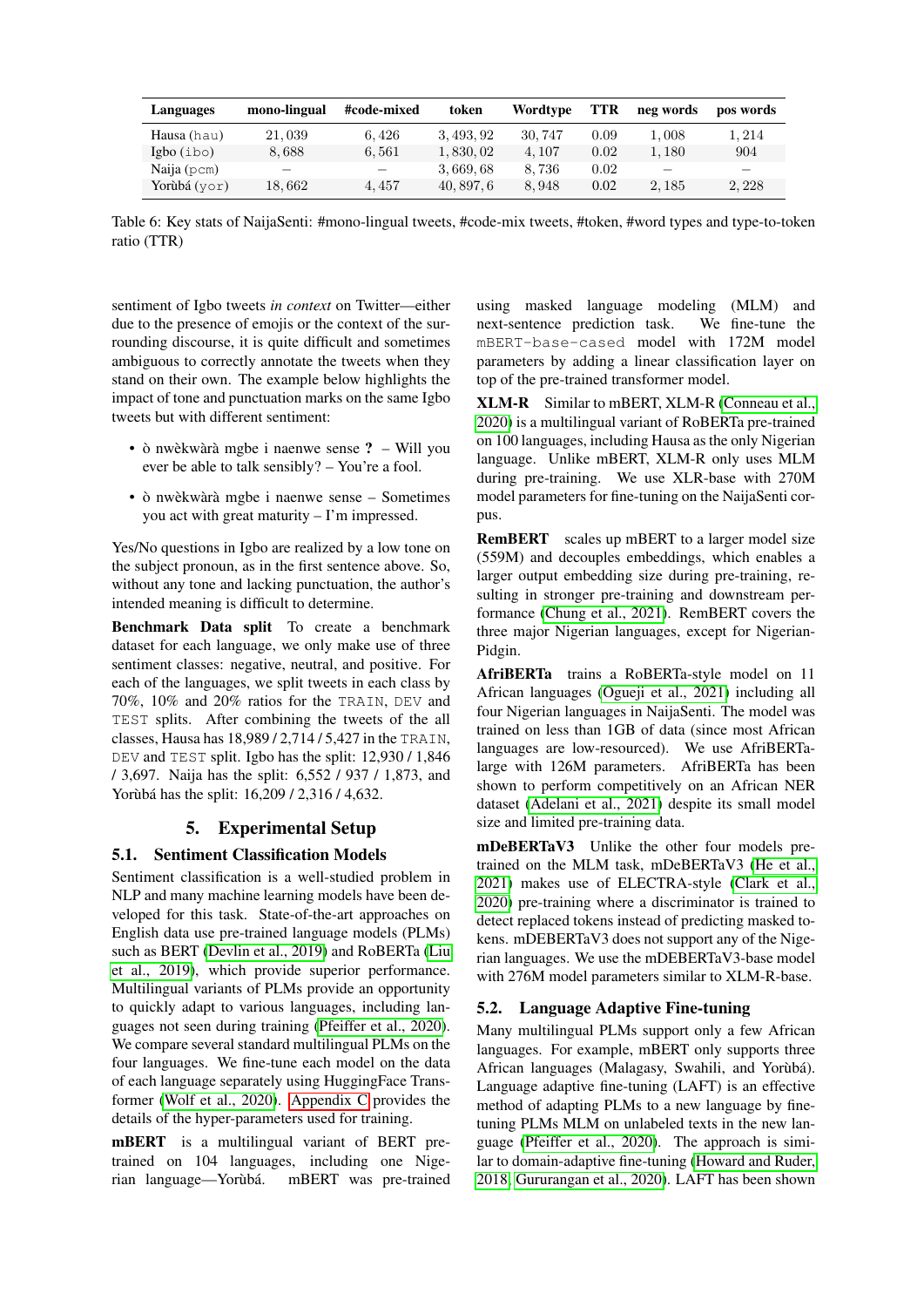| Model                        | NG lang. supported       | <b>PLM</b> size          | hau                          | ibo                         | pcm                          | yor                          | Avg               |
|------------------------------|--------------------------|--------------------------|------------------------------|-----------------------------|------------------------------|------------------------------|-------------------|
| Majority Classifier          |                          |                          |                              |                             |                              |                              |                   |
| Majority (Weighted F1)       |                          | $\overline{\phantom{0}}$ | 16.6                         | 26.9                        | 45.2                         | 19.0                         | 26.9              |
| Majority (Micro F1)          | $\overline{\phantom{0}}$ | $\overline{\phantom{m}}$ | 33.3                         | 44.0                        | 60.2                         | 35.9                         | 43.4              |
| Multilingual PLMs            |                          |                          |                              |                             |                              |                              |                   |
| AfriBERTa-large              | hau, ibo, pcm, yor       | 126M                     | $81.0^{*}_{+0.2}$            | $81.2^{*}_{+0.5}$           | $75.0_{\pm 0.6}$             | $80.2^{*}_{+0.6}$            | $79.3^{*}_{+0.3}$ |
| mBERT-base                   | yor                      | 172M                     | $77.8_{\pm 0.5}$             | $79.8_{\pm 0.5}$            | $72.4_{\pm 1.5}$             | $77.6_{\pm 0.9}$             | $76.9_{\pm 0.3}$  |
| XLM-R-base                   | hau                      | 270M                     | $78.4_{\pm 1.0}$             | $79.9_{\pm0.7}$             | $76.3_{\pm 0.6}$             | $76.9_{+0.4}$                | $77.9_{\pm 0.2}$  |
| mDeBERTaV3-base              | None                     | 276M                     | $79.3_{+0.1}$                | $80.7_{\pm 0.2}$            | $77.6^{*}_{+0.8}$            | $78.4_{\pm 0.5}$             | $79.0_{\pm 0.3}$  |
| RemBERT                      | hau, ibo, yor            | 559M                     | $79.0_{\pm 0.7}$             | $79.9_{\pm 0.4}$            | $78.4^{*}_{+1.4}$            | $78.0_{\pm 0.6}$             | $78.8_{\pm 0.6}$  |
| Multilingual PLMs+LAFT       |                          |                          |                              |                             |                              |                              |                   |
| mBERT+LAFT (General)         | hau / ibo / pcm / yor    | 172M                     | $80.8 + 0.3$                 | $80.4_{\pm 0.4}$            | $74.2_{\pm 0.5}$             | $80.8 + 0.5$                 | $79.1_{\pm 0.3}$  |
| mBERT+LAFT (Tweet)           | hau / ibo / pcm / yor    | 172M                     | $79.3_{\pm 0.6}$             | $77.7_{\pm 0.6}$            | $74.0_{+0.7}$                | $76.8_{\pm 0.3}$             | $77.0_{+0.3}$     |
| XLM-R-base+LAFT (General)    | hau / ibo / pcm / yor    | 270M                     | $81.5^{*}_{+0.7}$            | $80.8^{*}_{+0.8}$           | $74.7_{\pm 1.5}$             | $80.9^{*}_{+0.4}$            | $79.5^{*}_{+0.3}$ |
| XLM-R-base+LAFT (Tweet)      | hau / ibo / pcm / yor    | 270M                     | $79.5{\scriptstyle \pm 0.9}$ | $77.0_{\pm 0.5}$            | $74.8_{\pm 0.7}$             | $76.2_{\pm 0.4}$             | $76.9_{\pm 0.2}$  |
| Multi-task Multilingual PLMs |                          |                          |                              |                             |                              |                              |                   |
| AfriBERTa-large              | hau, ibo, pcm, yor       | 126M                     | $81.2^{*}_{+0.2}$            | $80.8^{*}_{+0.2}$           | $74.5_{\pm 0.6}$             | $80.4^{*}_{+0.7}$            | $79.3_{\pm0.3}$   |
| mDeBERTaV3-base              | None                     | 276M                     | $79.0_{\pm 0.2}$             | $79.3{\scriptstyle \pm0.5}$ | $76.8{\scriptstyle \pm 0.6}$ | $78.7{\scriptstyle \pm 0.4}$ | $78.4_{\pm 0.3}$  |

<span id="page-6-0"></span>Table 7: Weighted F1 evaluation of different Models. Average and standard deviation over 5 runs. Numbers with "\*" are within the standard deviation of the best model. The models using language adaptive fine-tuning (LAFT) are trained on either the General domain or Twitter domain.

to be very effective in improving NER performance in several African languages [\(Alabi et al., 2020;](#page-8-13) [Muller](#page-9-23) [et al., 2021;](#page-9-23) [Adelani et al., 2021\)](#page-8-1). To further improve the LAFT performance, we perform vocabulary augmentation using 99 most frequent wordpieces inspired by [\(Chau et al., 2020;](#page-8-14) [Pfeiffer et al., 2021\)](#page-10-21) before further pre-training the PLM. We experimented on two collections of monolingual data: (1) Twitter domain (often very small; less than 50K tweets for Igbo and Yorùbá, and less than 600K tweets for Hausa and Nigerian-Pidgin), and (2) General domain (trained on mostly Common Crawl corpora, religious texts, and online news); for the latter, we use the checkpoints released by [\(Adelani et al., 2021\)](#page-8-1).

# 5.3. Multi-task Sentiment Classification

In addition to fine-tuning separate models for each language, we trained a joint multi-task sentiment classification model on the four Nigerian languages by aggregating their training sets. The major advantage of this is that having a single model that can classify the sentiment in tweets in all major Nigerian languages facilitates deployment for practical applications. Knowledge from related languages may also be beneficial during transfer. This setting is possible because we are using multilingual PLMs that support multiple languages.

#### 5.4. Cross-Lingual Transfer

Lastly, we evaluate the zero-shot performance of a sentiment classifier trained on English tweets from SemEval-2017 Task 4 [\(Rosenthal et al., 2017\)](#page-10-20) on each of the four Nigerian languages. We also assess how many tweets from each of the Nigerian languages are needed to reach the zero-shot performance of a model transferred from English and to produce an accuracy score that is better than a majority classifier.

# 6. Experimental Results

# 6.1. In-language Training

[Table 7](#page-6-0) shows the performance of several sentiment classification models for three-way sentiment classification on four Nigerian languages. As the corpora do not have a balanced number of samples for each label, we also computed a majority classifier based on the dominant label in the corpus. hau, ibo and yor have more *neutral* tweets while pcm has more *positive* tweets. The performance of the majority classifier using the weighted F1-score is around  $16 - 45\%$  for all languages and  $33 - 60\%$  using Micro F1-score. On the other hand, PLMs have a minimum F1-score of 72%, demonstrating their usefulness for sentiment analysis.

Multilingual PLMs are quite similar in most cases with about a  $1 - 3\%$  performance difference. The performance may depend on the language being seen during pre-training. mBERT has a slightly better performance  $(+0.7\%)$  for yor than XLM-R likely because yor was seen during pre-training. Similarly, XLM-R performs better for hau. RemBERT achieves slightly better performance than mBERT and XLM-R-base, demonstrating that a model with more capacity can improve performance. Surprisingly, we found mDeBER-TaV3 that has not seen any of the Nigerian languages during pre-training to provide better results (78.7%) than other models except for AfriBERTa. mDeBER-TaV3 makes use of replaced token detection (RTD), which has been shown to give superior performance for English [\(Clark et al., 2020\)](#page-8-12). Overall, we found AfriB-ERTa to be the best baseline model for all languages because the model is more African language-centric. The main advantage of AfriBERTa is its smaller model size, which makes it easier to deploy especially on the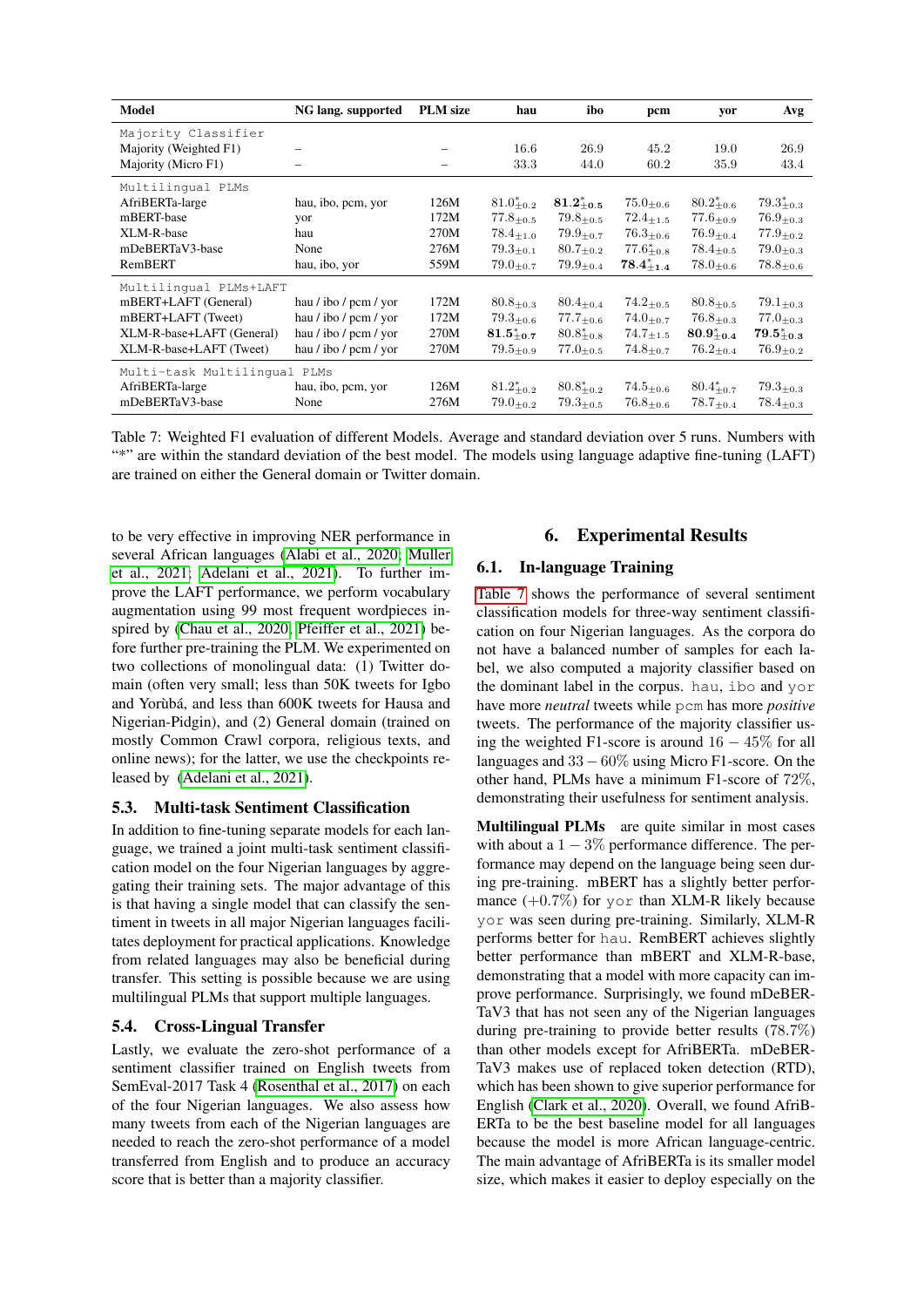| Model           | hau  | ibo  | pcm  | vor  | Avg  |
|-----------------|------|------|------|------|------|
| AfriBERTa-large | 58.4 | 47.7 | 62.0 | 43.1 | 52.8 |
| mBERT-base      | 31.0 | 37.0 | 57.4 | 39.5 | 41.2 |
| XLM-R-base      | 38.4 | 37.8 | 62.4 | 26.7 | 41.3 |
| mDeBERTaV3-base | 50.1 | 47.2 | 64.9 | 36.4 | 49.7 |
| RemBERT         | 54.0 | 45.4 | 66.2 | 30.2 | 49.0 |

<span id="page-7-0"></span>Table 8: Transfer Learning experiments. PLMs are trained on English SemEval 2017 and evaluated on NG languages in a zero-shot setting

African continent where most research labs cannot afford powerful GPUs.

Language adaptive fine-tuning (LAFT) has been shown to improve over the baseline with additional pre-training on monolingual data in the domain or language. [Table 7](#page-6-0) shows some improvement over mBERT and XLM-R when we apply LAFT on the general domain, on average  $2 - 3\%$  on hau, and yor, and < 1% on ibo. For pcm, we only identified an improvement for mBERT (+1.8%). Interestingly, applying LAFT on the Twitter domain did not improve performance. The main reason for this is the small size of the Twitter data. For example, hau was further pre-trained on CC100 [\(Conneau et al., 2020\)](#page-8-10) corpus with over 318MB and 3 million sentences for the general domain, but for Twitter, we only have around 512K tweets (32MB), which are often short. In general, we found AfriBERTa to be better or competitive than LAFT for the Nigerian languages except for pcm.

Multi-task sentiment classification We trained a single model on all languages with minimal drop in performance. In this setting, we only trained on the best two multilingual PLMs: AfriBERTa and mDe-BERTaV3. We observe only a slight drop in performance with mDeBERTa (−0.6%) while the AfriBERTa performance is almost the same. This indicates that we could easily deploy a single sentiment classification model for the four major Nigerian languages, instead of multiple monolingual models.

#### 6.2. Zero-shot Cross-Lingual Transfer

[Table 8](#page-7-0) shows the results of zero-shot transfer from English SemEval 2017 Task 4 tweets to the four Nigerian languages. The English SemEval corpus consists of 11,763 tweets in the training set. pcm has the best zeroshot performance across all models because of its linguistic similarity to English, its lexifier language. Similarly, we found an impressive zero-shot performance for hau with at least 50.0% F1-score when we train on AfriBERTa, mDeBERTaV3 and RemBERT. For ibo, the performance is over 45.4% on the three best PLMs while the zero-shot evaluation for yor is slightly lower (36 − 43%). AfriBERTa gave the best overall result in the zero-shot transfer, and it is significantly better than the majority classifier (weighted average) for all languages: hau, ibo, pcm, and yor are better by 41.8%,



<span id="page-7-1"></span>Figure 2: Sample Efficiency on hau, ibo, and yor using the AfriBERTa model

20.8%, 2%, and 19.1% respectively.

### 6.3. Sample Efficiency in Transfer

[Figure 2](#page-7-1) shows the result of training a sentiment classification model with different numbers of samples (10, 100, 500, 1K, 2.5K, 5K, 10K, and 15K). We fine-tune AfriBERTa on hau, ibo, and yor datasets of different sizes. We observe an F1 score of  $38 - 40\%$  with only 10 examples, which already exceeds the majority voting performance in [Table 7.](#page-6-0) Surprisingly, with only 100 sentences, we exceed the zero-shot transfer performance from English language, and with at least 1000 sentences, we already reach a decent performance of 70% F1. This result shows that we can leverage a multitask sentiment classification model trained on Nigerian languages to quickly adapt to other African languages with as few as 100 or 1000 annotated samples. Overall, we identify headroom for model improvement particularly in the zero-shot and few-shot cross-lingual transfer settings.

# 7. Conclusions and Future Work

In this paper, we present NaijaSenti—the first publicly available large-scale and manually annotated Twitter sentiment dataset for the four main Nigerian languages (Hausa, Igbo, Nigerian-pidgin, and Yorùbá). We propose methods to enable the collection, filtering, and annotation of such low-resource language data. Additionally, we introduce a manually annotated sentiment lexicon in three languages (Hausa, Igbo, and Yorùbá). We present benchmark experiments on Twitter sentiment dataset using state-of-the-art pre-trained language models and transfer learning. NaijaSenti has the potential to spark interest in sentiment analysis and other downstream NLP tasks in the languages involved. As future work, we plan to create benchmark experiments with our sentiment lexicon, and extend our dataset (NaijaSenti) to include other African languages (AfriSenti).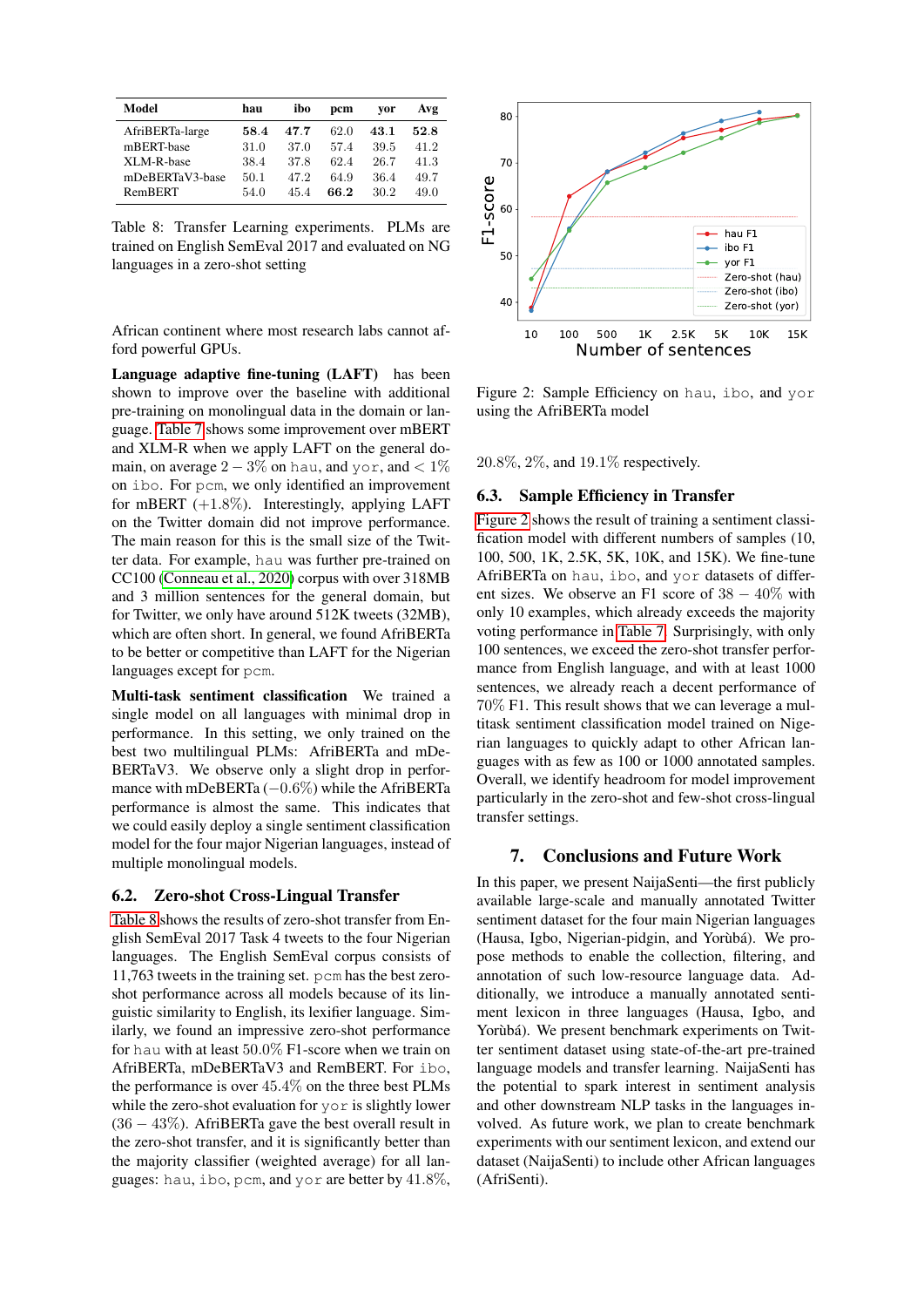### 8. Acknowledgements

We thank Daan van Esch for feedback on a draft of this article. This work was carried out with support from Lacuna Fund, an initiative co-founded by The Rockefeller Foundation, Google.org, and Canada's International Development Research Centre. The views expressed herein do not necessarily represent those of Lacuna Fund, its Steering Committee, its funders, or Meridian Institute. We thank Tal Perry for providing the LightTag annotation tool. Finally, Shamsuddeen Muhammad acknowledges PhD grant through the Portuguese funding agency, FCT-Fundação para a Ciência e a Tecnologia within project: UID/EEA/50014/2019.

### 9. Bibliographical References

- <span id="page-8-2"></span>Abubakar, A. I., Roko, A., Bui, A. M., and Saidu, I. (2021). An enhanced feature acquisition for sentiment analysis of english and hausa tweets. *International Journal of Advanced Computer Science and Applications*, 12(9).
- <span id="page-8-1"></span>Adelani, D. I., Abbott, J., Neubig, G., D'souza, D., Kreutzer, J., Lignos, C., Palen-Michel, C., Buzaaba, H., Rijhwani, S., Ruder, S., Mayhew, S., Azime, I. A., Muhammad, S. H., Emezue, C. C., Nakatumba-Nabende, J., Ogayo, P., Anuoluwapo, A., Gitau, C., Mbaye, D., Alabi, J., Yimam, S. M., Gwadabe, T. R., Ezeani, I., Niyongabo, R. A., Mukiibi, J., Otiende, V., Orife, I., David, D., Ngom, S., Adewumi, T., Rayson, P., Adeyemi, M., Muriuki, G., Anebi, E., Chukwuneke, C., Odu, N., Wairagala, E. P., Oyerinde, S., Siro, C., Bateesa, T. S., Oloyede, T., Wambui, Y., Akinode, V., Nabagereka, D., Katusiime, M., Awokoya, A., MBOUP, M., Gebreyohannes, D., Tilaye, H., Nwaike, K., Wolde, D., Faye, A., Sibanda, B., Ahia, O., Dossou, B. F. P., Ogueji, K., DIOP, T. I., Diallo, A., Akinfaderin, A., Marengereke, T., and Osei, S. (2021). MasakhaNER: Named Entity Recognition for African Languages. *Transactions of the Association for Computational Linguistics*, 9:1116–1131, 10.
- <span id="page-8-4"></span>Al-Twairesh, N., Al-Khalifa, H., Al-Salman, A., and Al-Ohali, Y. (2017). Arasenti-tweet: A corpus for arabic sentiment analysis of saudi tweets. *Procedia Computer Science*, 117:63–72.
- <span id="page-8-13"></span>Alabi, J., Amponsah-Kaakyire, K., Adelani, D., and España-Bonet, C. (2020). Massive vs. curated embeddings for low-resourced languages: the case of Yorùbá and Twi. In *Proceedings of the 12th Language Resources and Evaluation Conference*, pages 2754–2762, Marseille, France, May. European Language Resources Association.
- <span id="page-8-6"></span>Beddor, B. (2019). Subjective Disagreement. *Noûs*, 53(4):819–851, December.
- <span id="page-8-3"></span>Brum, H. B. and Nunes, M. d. G. V. (2017). Building a sentiment corpus of tweets in brazilian portuguese. *arXiv preprint arXiv:1712.08917*.
- <span id="page-8-5"></span>Caswell, I., Breiner, T., van Esch, D., and Bapna, A. (2020). Language ID in the Wild: Unexpected Challenges on the Path to a Thousand-Language Web Text Corpus. In *Proceedings of the 28th International Conference on Computational Linguistics*, pages 6588–6608, Barcelona, Spain (Online). International Committee on Computational Linguistics.
- <span id="page-8-14"></span>Chau, E. C., Lin, L. H., and Smith, N. A. (2020). Parsing with multilingual BERT, a small corpus, and a small treebank. In *Findings of the Association for Computational Linguistics: EMNLP 2020*, pages 1324–1334, Online, November. Association for Computational Linguistics.
- <span id="page-8-11"></span>Chung, H. W., Fevry, T., Tsai, H., Johnson, M., and Ruder, S. (2021). Rethinking embedding coupling in pre-trained language models. In *International Conference on Learning Representations*.
- <span id="page-8-12"></span>Clark, K., Luong, M.-T., Le, Q. V., and Manning, C. D. (2020). ELECTRA: Pre-training text encoders as discriminators rather than generators. In *ICLR*.
- <span id="page-8-10"></span>Conneau, A., Khandelwal, K., Goyal, N., Chaudhary, V., Wenzek, G., Guzmán, F., Grave, E., Ott, M., Zettlemoyer, L., and Stoyanov, V. (2020). Unsupervised cross-lingual representation learning at scale. In *Proceedings of the 58th Annual Meeting of the Association for Computational Linguistics*, pages 8440–8451, Online, July. Association for Computational Linguistics.
- <span id="page-8-7"></span>Davani, A. M., Díaz, M., and Prabhakaran, V. (2021). Dealing with disagreements: Looking beyond the majority vote in subjective annotations. *arXiv preprint arXiv:2110.05719*.
- <span id="page-8-9"></span>Devlin, J., Chang, M.-W., Lee, K., and Toutanova, K. (2019). BERT: Pre-training of deep bidirectional transformers for language understanding. In *Proceedings of the 2019 Conference of the North American Chapter of the Association for Computational Linguistics: Human Language Technologies, Volume 1 (Long and Short Papers)*, pages 4171– 4186, Minneapolis, Minnesota, June. Association for Computational Linguistics.
- <span id="page-8-15"></span>Eberhard, D. M., Simons, G. F., and (eds.), C. D. F. (2020). Ethnologue: Languages of the world. twenty-third edition.
- <span id="page-8-8"></span>Fleiss, J. L., Levin, B., and Paik, M. C. (2013). *Statistical methods for rates and proportions*. john wiley & sons.
- <span id="page-8-0"></span>∀, ., Nekoto, W., Marivate, V., Matsila, T., Fasubaa, T., Fagbohungbe, T., Akinola, S. O., Muhammad, S., Kabongo Kabenamualu, S., Osei, S., Sackey, F., Niyongabo, R. A., Macharm, R., Ogayo, P., Ahia, O., Berhe, M. M., Adeyemi, M., Mokgesi-Selinga, M., Okegbemi, L., Martinus, L., Tajudeen, K., Degila, K., Ogueji, K., Siminyu, K., Kreutzer, J., Webster, J., Ali, J. T., Abbott, J., Orife, I., Ezeani, I., Dangana, I. A., Kamper, H., Elsahar, H., Duru, G., Kioko, G., Espoir, M., van Biljon, E., Whitenack, D., Onyefuluchi, C., Emezue, C. C., Dossou,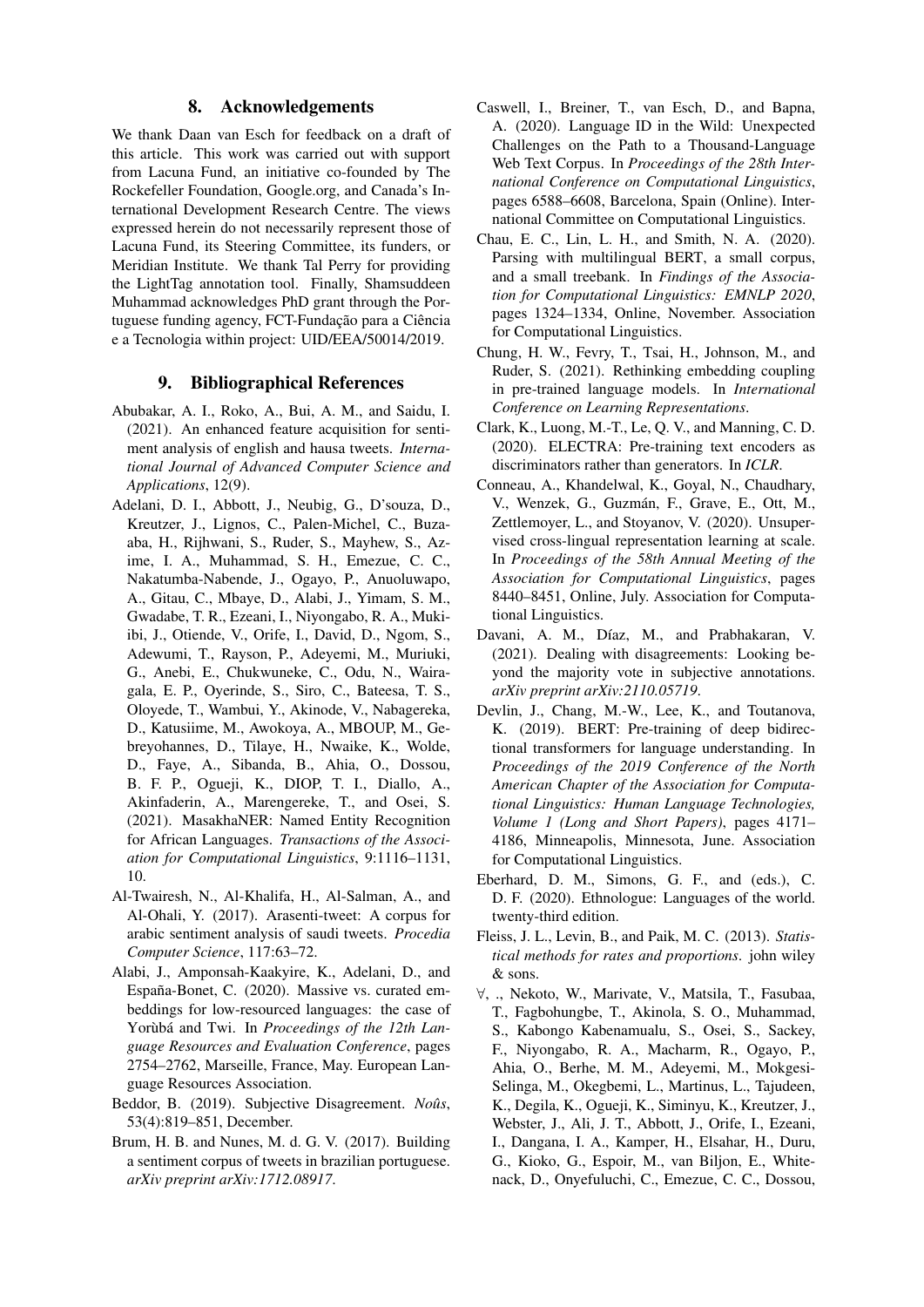B. F. P., Sibanda, B., Bassey, B., Olabiyi, A., Ramkilowan, A., Öktem, A., Akinfaderin, A., and Bashir, A. (2020). Participatory research for low-resourced machine translation: A case study in African languages. In *Findings of the Association for Computational Linguistics: EMNLP 2020*, Online.

- <span id="page-9-15"></span>Fornaciari, T., Uma, A., Paun, S., Plank, B., Hovy, D., and Poesio, M. (2021). Beyond black & white: Leveraging annotator disagreement via soft-label multi-task learning. In *Proceedings of the 2021 Conference of the North American Chapter of the Association for Computational Linguistics: Human Language Technologies*, pages 2591–2597, Online, June. Association for Computational Linguistics.
- <span id="page-9-4"></span>Go, A., Bhayani, R., and Huang, L. (2009). Twitter sentiment classification using distant supervision. *CS224N project report, Stanford*, 1(12):2009.
- <span id="page-9-22"></span>Gururangan, S., Marasovic, A., Swayamdipta, S., Lo, ´ K., Beltagy, I., Downey, D., and Smith, N. A. (2020). Don't stop pretraining: Adapt language models to domains and tasks. In *Proceedings of the 58th Annual Meeting of the Association for Computational Linguistics*, pages 8342–8360, Online, July. Association for Computational Linguistics.
- <span id="page-9-20"></span>He, P., Gao, J., and Chen, W. (2021). Debertav3: Improving deberta using electra-style pre-training with gradient-disentangled embedding sharing. *ArXiv*, abs/2111.09543.
- <span id="page-9-11"></span>Honkanen, M. and Müller, J. (2021). Interjections and emojis in nigerian online communication. *World Englishes*.
- <span id="page-9-21"></span>Howard, J. and Ruder, S. (2018). Universal Language Model Fine-tuning for Text Classification. In *Proceedings of ACL 2018*.
- <span id="page-9-12"></span>Hu, M. and Liu, B. (2004). Mining and summarizing customer reviews. In *Proceedings of the tenth ACM SIGKDD international conference on Knowledge discovery and data mining*, pages 168–177.
- <span id="page-9-2"></span>Iyanda, A. R. and Abegunde, O. (2019). Predicting sentiment in yorùbá written texts: A comparison of machine learning models. In *Proceedings of SAI Intelligent Systems Conference*, pages 416–431. Springer.
- <span id="page-9-24"></span>Jaggar, P. (2001). *Hausa*. London Oriental and African language library. John Benjamins Publishing Company.
- <span id="page-9-1"></span>Joshi, P., Santy, S., Budhiraja, A., Bali, K., and Choudhury, M. (2020). The state and fate of linguistic diversity and inclusion in the NLP world. In *Proceedings of the 58th Annual Meeting of the Association for Computational Linguistics*, pages 6282– 6293, Online, July. Association for Computational Linguistics.
- <span id="page-9-3"></span>Jovanoski, D., Pachovski, V., and Nakov, P. (2021). Sentiment analysis in twitter for macedonian. *arXiv preprint arXiv:2109.13725*.
- <span id="page-9-18"></span>Jurman, G., Riccadonna, S., and Furlanello, C. (2012).

A comparison of mcc and cen error measures in multi-class prediction. *PLOS ONE*, 7(8):1–8, 08.

- <span id="page-9-10"></span>Kolajo, T., Daramola, O., and Adebiyi, A. (2019). Sentiment analysis on naija-tweets. In *Proceedings of the 57th Annual Meeting of the Association for Computational Linguistics: Student Research Workshop*, pages 338–343.
- <span id="page-9-13"></span>Kralj Novak, P., Smailović, J., Sluban, B., and Mozetič, I. (2015). Sentiment of emojis. *PLoS ONE*, 10(12):e0144296.
- <span id="page-9-5"></span>Kwaik, K. A., Chatzikyriakidis, S., Dobnik, S., Saad, M., and Johansson, R. (2020). An arabic tweets sentiment analysis dataset (atsad) using distant supervision and self training. In *Proceedings of the 4th Workshop on Open-Source Arabic Corpora and Processing Tools, with a Shared Task on Offensive Language Detection*, pages 1–8.
- <span id="page-9-19"></span>Liu, Y., Ott, M., Goyal, N., Du, J., Joshi, M., Chen, D., Levy, O., Lewis, M., Zettlemoyer, L., and Stoyanov, V. (2019). Roberta: A robustly optimized bert pretraining approach. *ArXiv*, abs/1907.11692.
- <span id="page-9-16"></span>Mohammad, S. M. and Turney, P. D. (2013). Crowdsourcing a word-emotion association lexicon. *Computational Intelligence*, 29(3):436–465.
- <span id="page-9-14"></span>Mohammad, S. (2016). A Practical Guide to Sentiment Annotation: Challenges and Solutions. In *Proceedings of the 7th Workshop on Computational Approaches to Subjectivity, Sentiment and Social Media Analysis*, pages 174–179, San Diego, California. Association for Computational Linguistics.
- <span id="page-9-8"></span>Moudjari, L., Akli-Astouati, K., and Benamara, F. (2020). An algerian corpus and an annotation platform for opinion and emotion analysis. In *Proceedings of The 12th Language Resources and Evaluation Conference*, pages 1202–1210.
- <span id="page-9-6"></span>Mozetič, I., Grčar, M., and Smailović, J. (2016). Multilingual twitter sentiment classification: The role of human annotators. *PloS one*, 11(5):e0155036.
- <span id="page-9-23"></span>Muller, B., Anastasopoulos, A., Sagot, B., and Seddah, D. (2021). When being unseen from mBERT is just the beginning: Handling new languages with multilingual language models. In *Proceedings of the 2021 Conference of the North American Chapter of the Association for Computational Linguistics: Human Language Technologies*, pages 448–462, Online, June. Association for Computational Linguistics.
- <span id="page-9-7"></span>Nakov, P., Kozareva, Z., Ritter, A., Rosenthal, S., Stoyanov, V., and Wilson, T. (2019). Semeval-2013 task 2: Sentiment analysis in twitter.
- <span id="page-9-17"></span>Nangia, N. and Bowman, S. R. (2019). Human vs. muppet: A conservative estimate of human performance on the glue benchmark. *arXiv preprint arXiv:1905.10425*.
- <span id="page-9-0"></span>Nasim, Z. and Ghani, S. (2020). Sentiment analysis on urdu tweets using markov chains. *SN Computer Science*, 1(5):1–13.
- <span id="page-9-9"></span>Nwofe, E. S. (2017). Pro-biafran activists and the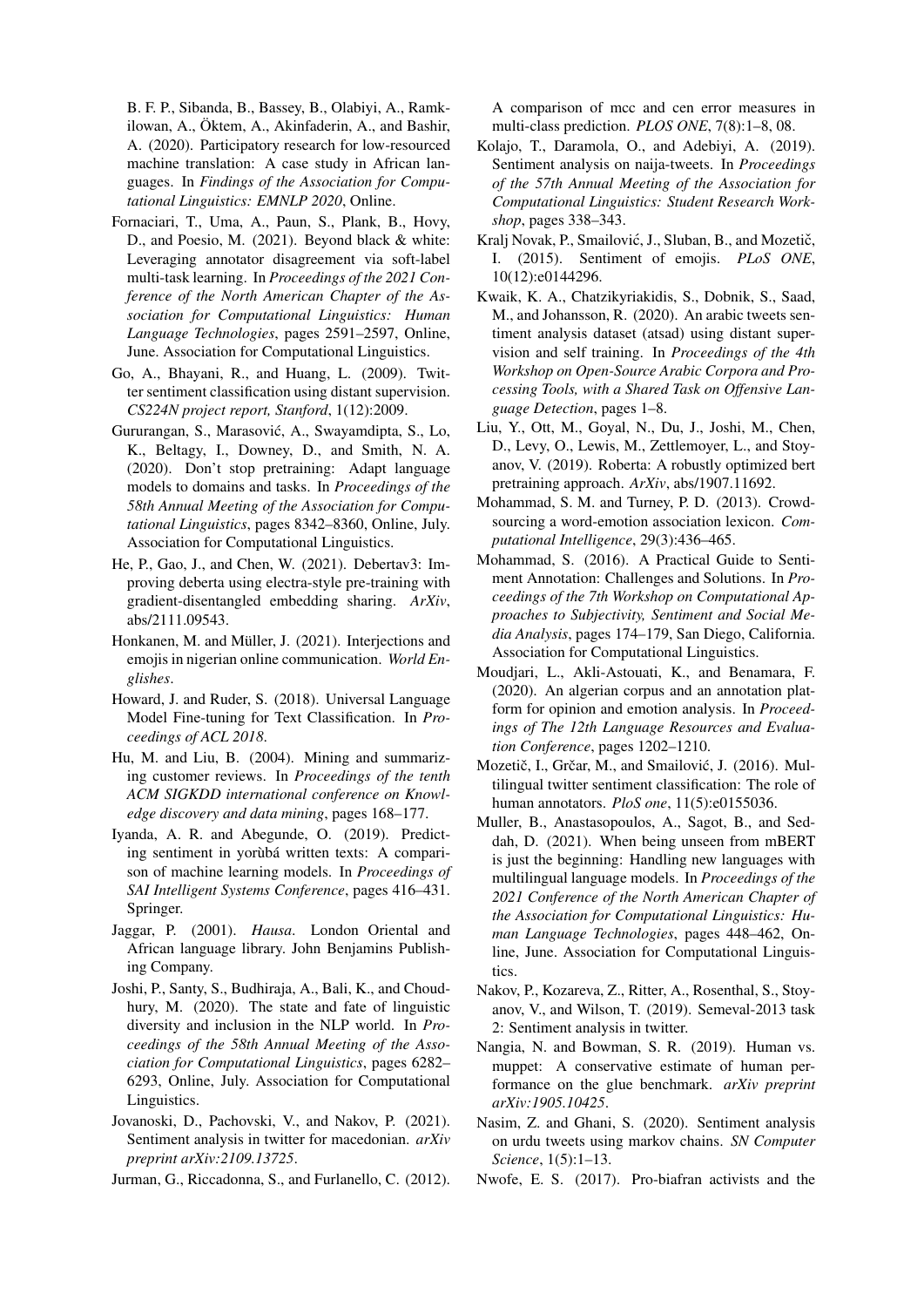call for a referendum: A sentiment analysis of 'biafraexit'on twitter after uk's vote to leave the european union. *Journal of Ethnic and Cultural Studies*, 4(1):65.

- <span id="page-10-4"></span>Ogbuju, E. and Onyesolu, M. (2019). Development of a general purpose sentiment lexicon for Igbo language. In *Proceedings of the 2019 Workshop on Widening NLP*, page 1, Florence, Italy, August. Association for Computational Linguistics.
- <span id="page-10-2"></span>Ogueji, K., Zhu, Y., and Lin, J. (2021). Small data? no problem! exploring the viability of pretrained multilingual language models for low-resourced languages. In *Proceedings of the 1st Workshop on Multilingual Representation Learning*, pages 116–126, Punta Cana, Dominican Republic, November. Association for Computational Linguistics.
- <span id="page-10-22"></span>Ohiri-Aniche, C. (2007). Stemming the tide of centrifugal forces in Igbo orthography. *Dialectical Anthropology*, 31(4):423–436.
- <span id="page-10-13"></span>Olagunju, T., Oyebode, O., and Orji, R. (2020). Exploring key issues affecting african mobile ecommerce applications using sentiment and thematic analysis. *IEEE Access*, 8:114475–114486.
- <span id="page-10-10"></span>Olaleye, S. A., Sanusi, I. T., and Salo, J. (2018). Sentiment analysis of social commerce: a harbinger of online reputation management. *International Journal of Electronic Business*, 14(2):85–102.
- <span id="page-10-14"></span>Onyenwe, I., Nwagbo, S., Mbeledogu, N., and Onyedinma, E. (2020). The impact of political party/candidate on the election results from a sentiment analysis perspective using# anambradecides2017 tweets. *Social Network Analysis and Mining*, 10(1):1–17.
- <span id="page-10-7"></span>Orimaye, S. O., Alhashmi, S. M., and Eu-gene, S. (2012). Sentiment analysis amidst ambiguities in youtube comments on yoruba language (nollywood) movies. In *Proceedings of the 21st International Conference on World Wide Web*, pages 583–584.
- <span id="page-10-11"></span>Oyebode, O. and Orji, R. (2019). Social media and sentiment analysis: The nigeria presidential election 2019. In *2019 IEEE 10th Annual Information Technology, Electronics and Mobile Communication Conference (IEMCON)*, pages 0140–0146. IEEE.
- <span id="page-10-6"></span>Oyewusi, W. F., Adekanmbi, O., and Akinsande, O. (2020). Semantic enrichment of nigerian pidgin english for contextual sentiment classification. *arXiv preprint arXiv:2003.12450*.
- <span id="page-10-8"></span>Pak, A. and Paroubek, P. (2010). Twitter as a corpus for sentiment analysis and opinion mining. In *LREC*, volume 10, pages 1320–1326.
- <span id="page-10-0"></span>Pang, B. and Lee, L. (2007). Opinion mining and sentiment analysis. *Found. Trends Inf. Retr.*, 2:1–135.
- <span id="page-10-17"></span>Perry, T. (2021). LightTag: Text Annotation Platform. In *Proceedings of the 2021 Conference on Empirical Methods in Natural Language Processing: System Demonstrations*, pages 20–27, Online and Punta Cana, Dominican Republic. Association for Computational Linguistics.
- <span id="page-10-3"></span>Pfeiffer, J., Vuli, I., Gurevych, I., and Ruder, S. (2020). MAD-X: An Adapter-based Framework for Multi-task Cross-lingual Transfer. In *Proceedings of EMNLP 2020*.
- <span id="page-10-21"></span>Pfeiffer, J., Vulić, I., Gurevych, I., and Ruder, S. (2021). UNKs everywhere: Adapting multilingual language models to new scripts. In *Proceedings of the 2021 Conference on Empirical Methods in Natural Language Processing*, pages 10186–10203, Online and Punta Cana, Dominican Republic, November. Association for Computational Linguistics.
- <span id="page-10-18"></span>Potts, C., Wu, Z., Geiger, A., and Kiela, D. (2021). DynaSent: A dynamic benchmark for sentiment analysis. In *Proceedings of the 59th Annual Meeting of the Association for Computational Linguistics and the 11th International Joint Conference on Natural Language Processing (Volume 1: Long Papers)*, pages 2388–2404, Online, August. Association for Computational Linguistics.
- <span id="page-10-12"></span>Rakhmanov, O. (2020). A comparative study on vectorization and classification techniques in sentiment analysis to classify student-lecturer comments. *Procedia Computer Science*, 178:194–204.
- <span id="page-10-9"></span>Refaee, E. and Rieser, V. (2014a). An arabic twitter corpus for subjectivity and sentiment analysis. In *LREC*, pages 2268–2273.
- <span id="page-10-16"></span>Refaee, E. and Rieser, V. (2014b). An Arabic Twitter corpus for subjectivity and sentiment analysis. In *Proceedings of the Ninth International Conference on Language Resources and Evaluation (LREC'14)*, pages 2268–2273, Reykjavik, Iceland, May. European Language Resources Association (ELRA).
- <span id="page-10-20"></span>Rosenthal, S., Farra, N., and Nakov, P. (2017). Semeval-2017 task 4: Sentiment analysis in twitter. In *Proceedings of the 11th international workshop on semantic evaluation (SemEval-2017)*, pages 502– 518.
- <span id="page-10-5"></span>Umoh, U., Eyoh, I., Isong, E., Ekong, A., and Peter, S. (2020). Using interval type-2 fuzzy logic to analyze igbo emotion words. *Journal of Fuzzy Extension and Applications*, 1(3):217–240.
- <span id="page-10-15"></span>UzZaman, N., Llorens, H., Derczynski, L., Allen, J., Verhagen, M., and Pustejovsky, J. (2013). Semeval-2013 task 1: Tempeval-3: Evaluating time expressions, events, and temporal relations. In *Second Joint Conference on Lexical and Computational Semantics (\* SEM), Volume 2: Proceedings of the Seventh International Workshop on Semantic Evaluation (SemEval 2013)*, pages 1–9.
- <span id="page-10-19"></span>Warstadt, A., Singh, A., and Bowman, S. R. (2019). Neural network acceptability judgments. *Transactions of the Association for Computational Linguistics*, 7:625–641.
- <span id="page-10-1"></span>Weidinger, L., Mellor, J., Rauh, M., Griffin, C., Uesato, J., Huang, P.-S., Cheng, M., Glaese, M., Balle, B., Kasirzadeh, A., et al. (2021). Ethical and social risks of harm from language models. *arXiv preprint arXiv:2112.04359*.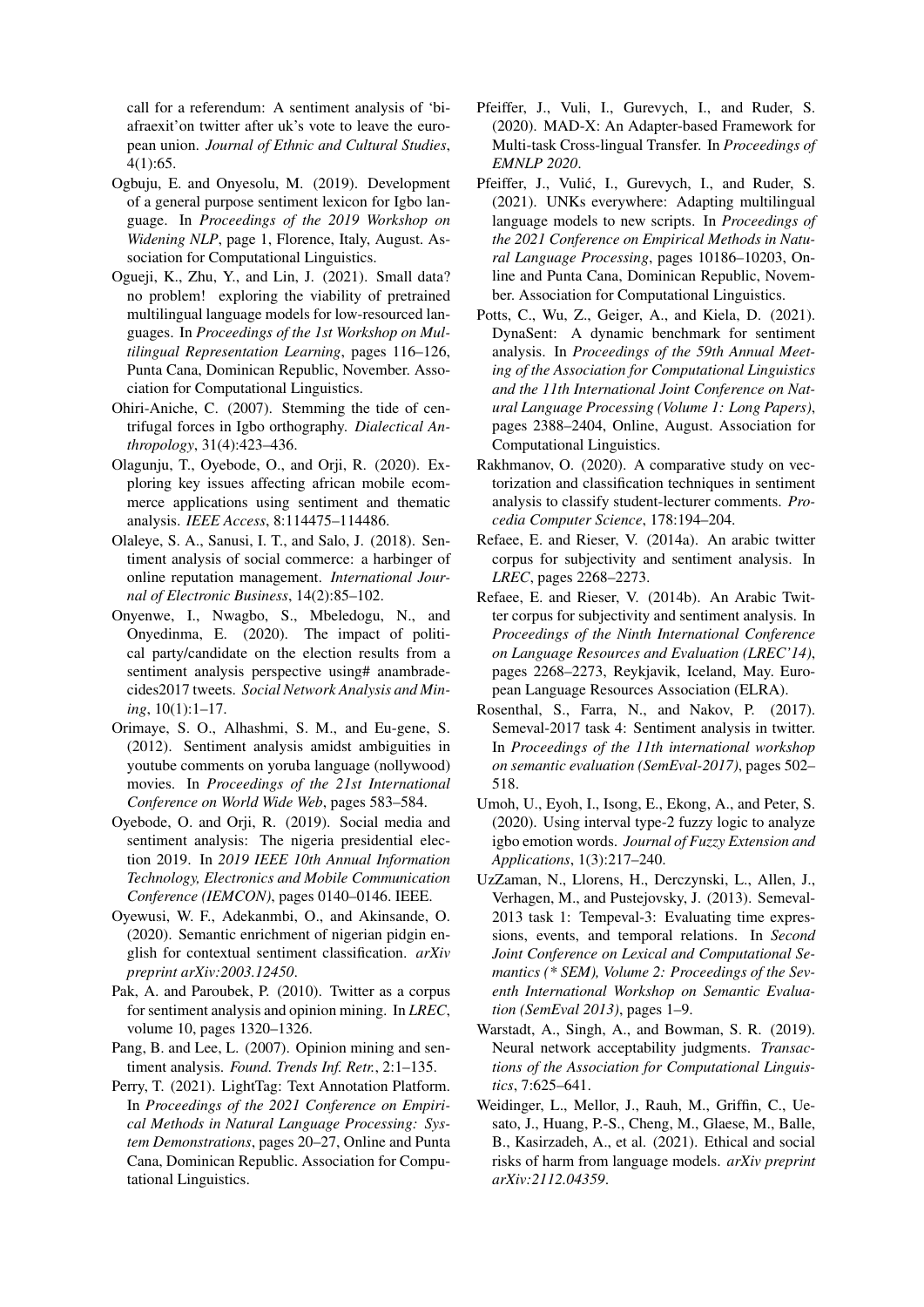- <span id="page-11-2"></span>Wicaksono, A. F., Vania, C., Distiawan, B., and Adriani, M. (2014). Automatically building a corpus for sentiment analysis on indonesian tweets. In *Proceedings of the 28th Pacific Asia Conference on Language, Information and Computing*, pages 185–194.
- <span id="page-11-5"></span>Wolf, T., Debut, L., Sanh, V., Chaumond, J., Delangue, C., Moi, A., Cistac, P., Rault, T., Louf, R., Funtowicz, M., Davison, J., Shleifer, S., von Platen, P., Ma, C., Jernite, Y., Plu, J., Xu, C., Le Scao, T., Gugger, S., Drame, M., Lhoest, Q., and Rush, A. (2020). Transformers: State-of-the-art natural language processing. In *Proceedings of the 2020 Conference on Empirical Methods in Natural Language Processing: System Demonstrations*, pages 38–45, Online, October. Association for Computational Linguistics.
- <span id="page-11-1"></span>Xia, M., Zheng, G., Mukherjee, S., Shokouhi, M., Neubig, G., and Awadallah, A. H. (2021). Metaxl: Meta representation transformation for low-resource cross-lingual learning. *arXiv preprint arXiv:2104.07908*.
- <span id="page-11-4"></span>Yang, X., Macdonald, C., and Ounis, I. (2018). Using word embeddings in twitter election classification. *Information Retrieval Journal*, 21(2):183–207.
- <span id="page-11-0"></span>Yimam, S. M., Alemayehu, H. M., Ayele, A., and Biemann, C. (2020). Exploring amharic sentiment analysis from social media texts: Building annotation tools and classification models. In *Proceedings of the 28th International Conference on Computational Linguistics*, pages 1048–1060.
- <span id="page-11-3"></span>Årup Nielsen, F. (2011). A new anew: Evaluation of a word list for sentiment analysis in microblogs.

# Appendix

### A. Overview of the Languages

With over 522 native languages, Nigeria is the most multilingual country in Africa and the third most multilingual country in the world. $9$  Although linguistically very diverse, the majority of the population speaks either Hausa, Igbo, Yorùbá, or Nigerian-Pidgin. Therefore, our work focuses on these three indigenous Nigerian languages (Hausa, Yorùbá, and Igbo) and Nigerian-Pidgin.

Hausa (**hau**): Hausa is a Chadic (Afroasiatic) lan-guage that is spoken in 3 broad dialects<sup>[10](#page-11-7)</sup>: Eastern, Western and Northern [\(Jaggar, 2001\)](#page-9-24). The language is written in two different scripts: Ajami and the more common Boko script. The Boko script uses the Latin characters without p, q, v and x as well as the following additional letters: consonants  $(6, d, k, y, kw, kw, ...)$ gw, ky, ky, gy, sh, ts) and vowels (the long  $a$ , i,  $o$ ,  $u$ , e and two additional diphthongs ai and au). Hausa is a tonal language with two tones: low and high, represented by the grave (e.g. "è") and acute (e.g. "é") accents respectively, which are usually not marked in everyday writing. The sentence structure follows the Subject-Verb-Object (SVO) syntax.

Igbo (**ibo**): Igbo belongs to the Benue-Congo group of the Niger-Congo language family and is spoken by over 27 million people [\(Eberhard et al., 2020\)](#page-8-15). It is the primary language of the Igbo people, an ethnic group of southeastern Nigeria, but is also spoken in some parts of Equatorial Guinea and Cameroon. There are approximately 30 Igbo dialects, some of which are not mutually intelligible. Igbo is written using the Onwu orthography [\(Ohiri-Aniche, 2007\)](#page-10-22). Onwu consists of 28 consonants and 8 vowels. Standard Igbo consists of eight vowels, and thirty consonants. Igbo is a tonal language. Tone varies by dialect but in most dialects there are three main ones: high, low and downstep. A typical Igbo sentence follows subject-verb-object (SVO) order.

Yor**ùbá** (yor): Yorùbá belongs to the Yoruboid subbranch of the Volta-Niger branch of the Niger-Congo language family. The language is spoken in the southwestern parts of Nigeria stretching into some parts of Togo and Benin. The Yorùbá alphabet is based on the Latin script consisting of 18 consonants, 7 oral vowels, 5 nasal vowels and syllabic nasal consonants with additional characters likee, o , s, gb. The language uses tones: high, mid, and low tones.

Nigerian-Pidgin (**pcm**): Nigerian-Pidgin, also known as Naija, is an English-based creole language spoken as a lingua franca across regions in Nigeria. It is rooted in the Krio of the English-based creole language family with an estimate of about 40M and 80M first and second language speakers respectively. Nigerian Pidgin uses the Latin script but has no standardised orthographic representation. The phonology of the language displays no suprasegmental features such as tone as in other African languages and it makes heavy usage of loan words from African and European languages.

# B. Annotation Guidelines

We adapt a sentiment annotation guide from [\(Moham](#page-9-14)[mad, 2016\)](#page-9-14) and it defines five classes:

Positive (POS) Sentiment: This occurs if a tweet implies positive sentiment, attitude and emotional state. For example, a tweet implies a positive opinion or sentiment (e.g., *"I love iPhone"*), positive emotional state (e.g., *"we won the game last night"*), expression of support (e.g., *"I will vote for PDP"*), thankfulness (e.g., *"thank god she has not been kidnapped"*), success (e.g., *"I passed all my exams"*), or positive attitude.

Negative (NEG) Sentiment: This occurs if a tweet implies negative sentiment or emotion. For example, if a tweet implies negative sentiment (e.g., *" The iPhone camera is bad"*), negative emotional states such as failure, anger, and disappointment.

<span id="page-11-6"></span><sup>9</sup>[https://www.ethnologue.com/guides/](https://www.ethnologue.com/guides/countries-most-languages) [countries-most-languages](https://www.ethnologue.com/guides/countries-most-languages)

<span id="page-11-7"></span><sup>10</sup>[https://www.mustgo.com/](https://www.mustgo.com/worldlanguages.com/hausa)

[worldlanguages.com/hausa](https://www.mustgo.com/worldlanguages.com/hausa)